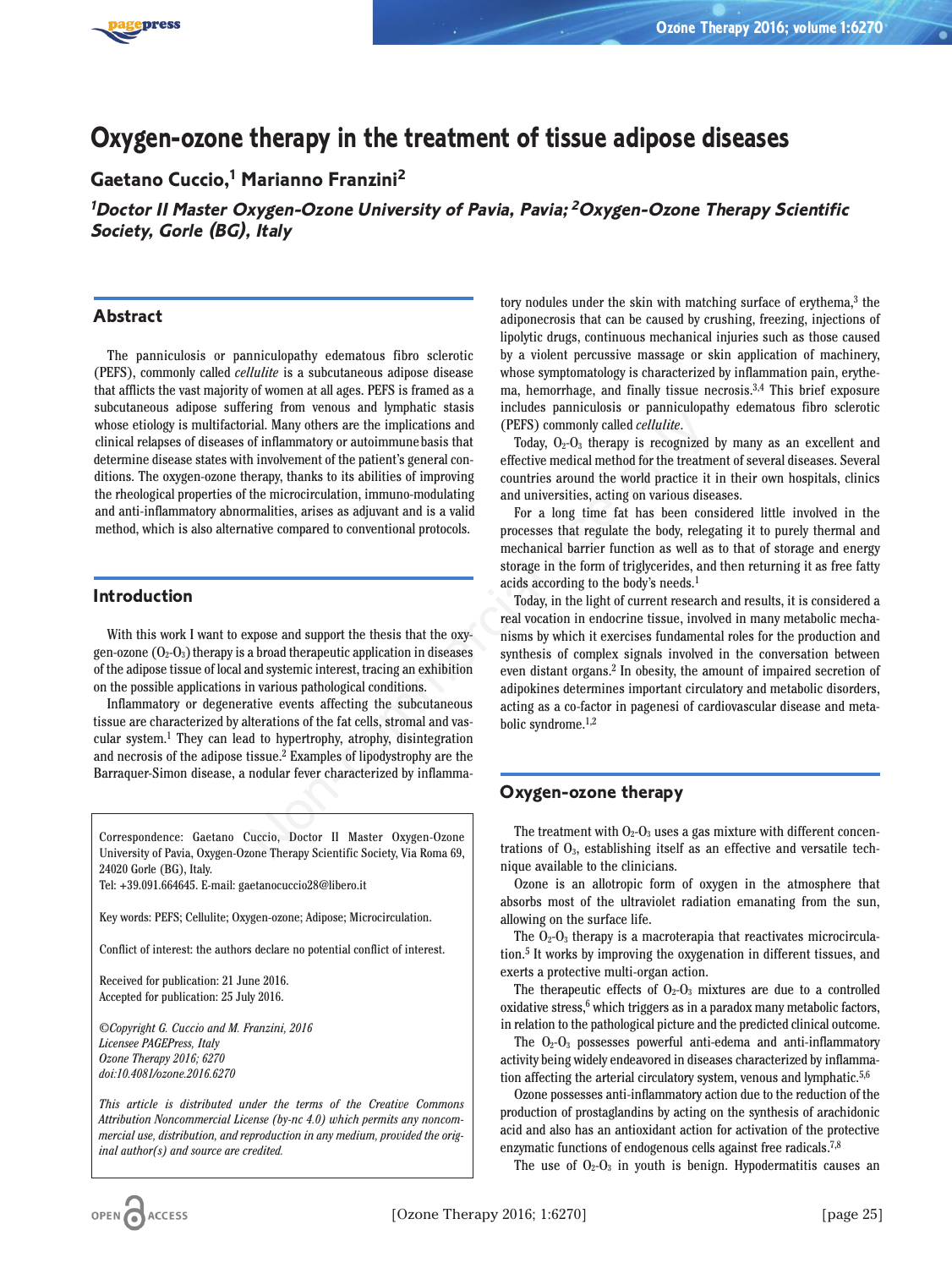immediate benefit, with an obvious reduction of edema due to increased lymphatic drainage activities and improved perfusion of the vessels. The reduced capacity in the functioning of the microcirculation causes, with the relative slowdown of the blood and lymphatic circulation, an excessive accumulation of cellular catabolites in the tissues, creating a sort of self-intoxication and greater permanence of free radicals, with consequent damage of the cell structures and tissue aging.8

The experience together with continuous research have identified for the therapeutic window<sup>8,9</sup> optimal concentrations of  $O_2-O_3$ , processed with the efficacy and safety criteria as those reported by the protocols provided by the *Società Scientifica di Ossigeno Ozono Terapia*.

The therapy with  $O_2-O_3$  is considered as an absolute medical method with less risk and fewer side effects for the patient.

#### **Mechanisms of action**

Ozone is an unstable molecule that, dissolved in aqueous solution, reacts instantly with substrates such as unsaturated fatty acids,<sup>5,9</sup> with reducing compounds such as reduced glutathione and some water soluble proteins such as uric acid, ascorbic acid, albumin, glucose, and those cysteine-rich.<sup>6,8</sup>

The biochemical reactions determinate the formation of an excess of  $H_2O_2$  that spreading in cells activates many metabolic pathways. At the same time the excess of  $H_2O_2$  is reduced by the intracellular antioxidant system.8,9 Our thesis is inspired by the observations of the effects, which produces  $O_2-O_3$  therapy in patients with disorders of the fat tissue with different etiology.

The  $O_2-O_3$  therapy applications in the treatment of antiviral infections collect successes due to the ability of the ozone to modulate, in the acute phase, the synthesis of immunoglobulins, particularly IgM, through the activation of immunocompetent cells of the anti-infection defenses complementary to those specifications.5,7,8

The mechanism of action of  $O_2-O_3$  about viruses can be attributed to oxidative capacity and the consequent inactivation of specific viral receptors used to create the bond with the wall of the cell to infect. In other words, while in bacteria the  $O_3$  acts with destructive action, in the virus it is inhibited by the adhesion mechanisms of cell reproduction before the attack.<sup>5</sup>

# **Mechanisms of action on inflammation of oxygen-ozone**

Histopathological events dictated by immune and hemodynamic conditions suggest a broad use of therapy with  $O_2-O_3$ .

The immunomodulatory properties, anti-inflammatory, antiviral, antibacterial, and the ability to improve perfusion of the microcirculation and thus restore a proper metabolic conversation between the vessel system, the functions and the neighborhood, make this method probably elective to afford clinical conditions involving the adipose tissue as a forum for primary lesions, as predisposing factor in the pathogenesis of some metabolic diseases, or as a target in metabolic dramatic events as the steatonecrosis pancreatic or acute hemorrhagic pancreatitis.9,10

As it is known, the  $O_2-O_3$  is used for the intense immunomodulatory action. In fact, it was demonstrated that blood samples incubated with  $O_2-O_3$  mixtures showed increased production of interferon-y (IFN- $\gamma$ ) and transforming growth factor β1 (TGF-β1).<sup>9</sup> The increase in non-specific immune defenses has been characterized by the increased presence of



INF-g so, as it has been found, is the release of IFN-β and other cytokines such as interleukin (IL) 2,6,8, tumor necrosis factor (TNF-α), TGF-β and a granulopoietina (GM-CSF).5,7-9

Another fundamental property of  $O<sub>3</sub>$  is realized on the metabolism of carbohydrates, proteins and on fatty acids. The aerobic demolition of glucose in therapy  $O_2-O_3$ , increases the availability of adenosine triphosphate (ATP) that is most required in degenerative and inflammatory diseases, and intervenes in the metabolism of protein for its affinity for sulfhydryl groups, reacting with essential amino acids such as methionine and tryptophan or cysteine that contain sulfur.5,7,8 In the unsaturated fatty acid it is linked to the double carbon bond, transformed into water-soluble compounds.5

 $O<sub>3</sub>$  favors the formation of peroxides exerting antibacterial effect with a mechanism similar to that used by white blood cells used to bacterial phagocytosis. With viruses it has a virustatic action by preventing their adherence to the cellular receptors.5 The formation of peroxides intervenes on erythrocyte metabolism. The  $O<sub>3</sub>$  develops an interaction with the double bonds of unsaturated fatty acids of the layer of the phospholipids in the erythrocyte membrane by increasing the deformability, thereby reducing blood viscosity, increases the production of 2.3-diphosphoglycerate, responsible of the  $O_2$  supply of the hemoglobin to tissues, with better perfusion and transport along the vascular beds.<sup>5,8,11</sup>

 $O<sub>3</sub>$  has an anti-inflammatory action by reducing the production of proinflammatory cytokines IL-2, IL-4, IFN- $\gamma$  TNF- $\alpha$ , Th2 activation and suppression of Th1, the ratio CD4+/CD8+(P<0.05) with CD3+ human leukocyte antigens-idiosyncratic drug reactions constant value in the multiple sclerosis,<sup>12</sup> immunoglobulins and inflammatory mediators as well as circulating immune complexes, antioxidant enzymes such as catalase, the superoxide dismutase, glutathione, it also reduces C-reactive protein, total cholesterol, low-density lipoprotein and triglycerides and homocysteine and finally increases the high-density lipoprotein.5-8 Let a substant and photomometric and the substant and the substant and the substant and the substant and the substantial data portion and the substantial data portion and the substantial portion and the substantial relati

The  $O_2-O_3$  acts on the cell-mediated inflammatory response<sup>7</sup> due to improved tissue oxygenation and cellular districts, inhibiting: activation and leukocyte and platelet adhesion, activation of phospholipase A2 that with its enzymatic action on food on arachidonic acid increases the amount of prostaglandins and leukotrienes, the cyclooxygenase and metalloprotease, by neutralizing endogenous reactive oxygen species and stimulating local production of antioxidant enzymes.5,7,8

 $O<sub>3</sub>$  causes immediate analgesic effect in the inoculation site for inactive and destroys algogenic substances, it inactivates bradykinin, alters serotonin which has an indole nucleus, and produces a long-lasting analgesic effect through the denaturation of some cellular proteins such as kininogen and kallikrein, alteration of receptor sites for algogenic substances and increased gene expression for the antinociceptive activity.7-9

#### **Body fat**

Adipose tissue is considered by many scholars as a true common organ for its diverse endocrine and metabolic functions.1,2 Adipose tissue is found primarily in the subcutaneous layer where it forms panniculus of various thickness, consisting of aggregations of adipocytes thickly pushed together and wrapped in a web of reticular fibers, divided into lobules by connective tissue septa, where there is a dense network of vessels with each adipocyte is in contact.13 Since a few years it has been shown that the fat is not only a warehouse responsible for the conservation of the excess calories in the form of triglycerides or the release of fatty acids according to the needs.<sup>1</sup> There is a direct relationship between the increase in body fat and the production of fatty acids (FFA), hormones, and proaterogene of proinflammatory molecules, which together are involved on complications associated with obesity, diabetes, hypertension and dyslipidemia, coming to the metabolic syn-

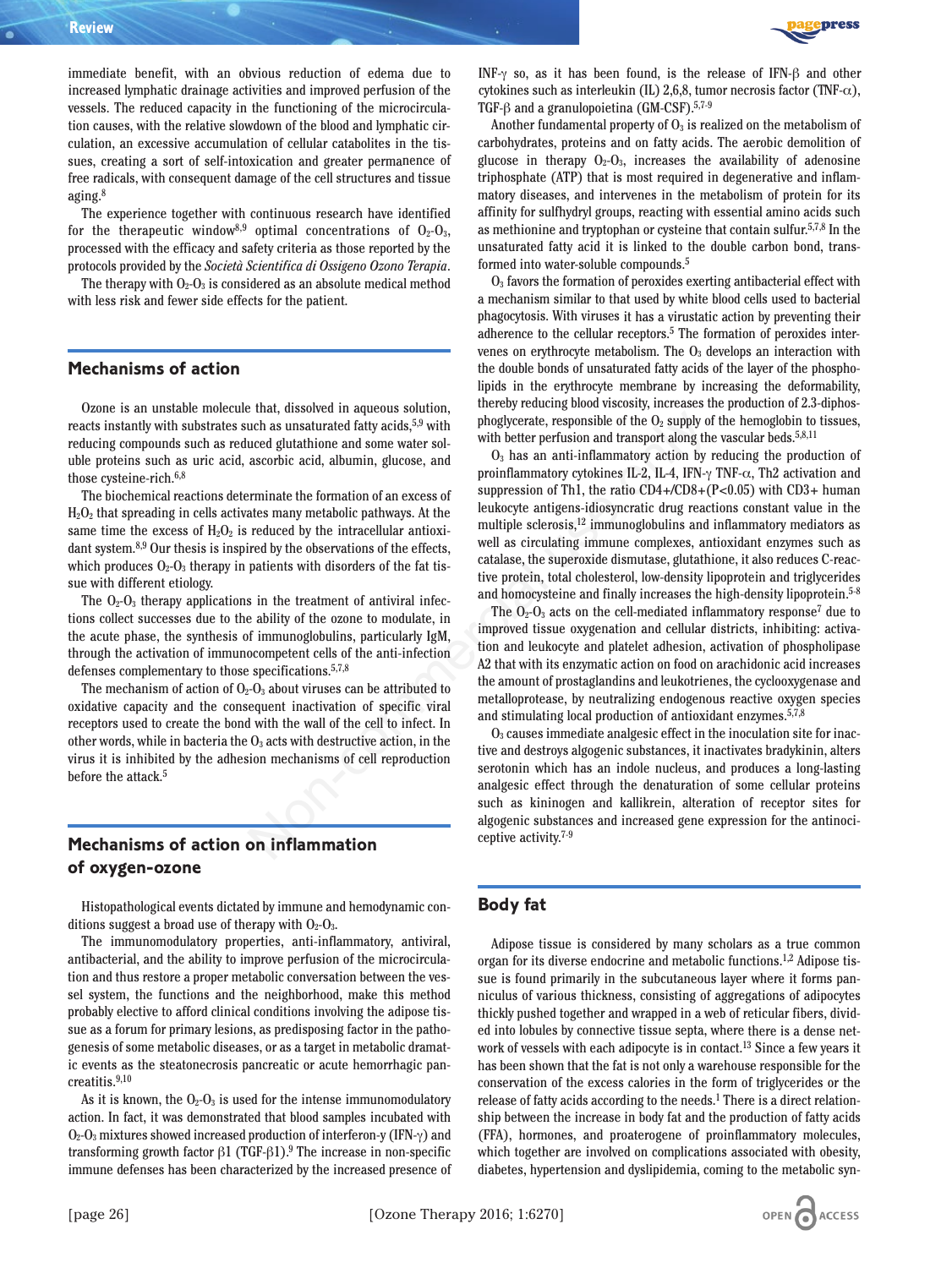

drome.1,2 The greatest amount of proinflammatory molecules would seem to be issued by the nonfat cells of the adipose tissue itself, such as eosinophilic cells, monocytes and macrophages. With the exception of leptin and adiponectin only secreted by adipocytes, the release of interleukins and a number of inflammatory cytokines, such as the production of growth factors and defense, are more chargeable to other subcutaneous cellular components. The tissue suffering caused by proinflammatory molecules determines a state of cellular hypoxia, with consequent increase of angiogenesis, the greatest amount of connective tissue, the number of fibroblasts and macrophages.1,2

In overweight, the morphological and functional alterations of the subcutaneous tissue do not affect only the adipocyte. Through neural nutritional hormonal and paracrine mechanisms the increase of adipogenesis stimulates the recruitment and proliferation of mesenchymal precursors - preadipocytes - and their subsequent differentiation into mature forms Fat Cells.1,2

The inflammatory response leads to the alteration of the tissue components, for the most part of those relevant to the extracellular matrix exacerbated by endothelial fibrosis.14

#### **Anatomical memories: the fatty tissue**

Adipose tissue is 15-20% of total body weight. The amount is widely variable in relation to age, gender, body site and nutritional status. Many features, among which that of mechanical protection and thermal insulation body, act also as a storage site and reserves of energy metabolites. The ability of adipose tissue to accumulate triglycerides is virtually unlimited, and adipocytes may undergo hypertrophy by accumulation in the order of thousands of times. The adipose tissue intervenes in the mechanisms of thermogenesis and in the maintenance of body temperature and is capable of secreting nature of hormone or hormone-like substances.1

There are two types of adipose tissue the so-called white to yellowish color due to the presence of pigmented substances such as carotenoids and bile pigments and the brown, dark in color because of a large number of mitochondria, but little expressed in the adult and with exclusively thermogenic functions.

White adipose tissue is distributed primarily in the subcutaneous tissue around the kidney, mesentery, in the yellow bone marrow, in the retroperitoneal regions, axillary and inguinal, between the fibers of skeletal muscle or around the myocardium. It is almost non-existent on the eyelids, the ear and the scrotum and reaches its maximum thickness at the gluteal region.

When observed it is of yellowish color, due to the presence of pigmented substances such as carotenoids and bile pigments. It presents a scaffold connective, coming from the dermis, in its turn connected to the underlying muscle groups, organized in different thickness baffles which delimit the lobules organized in globular clusters composed by cells of mesenchymal origin, adipocytes or fat cells.

In the subcutaneous adipose tissue, we can distinguish a superficial areolar layer and a deep lamellar layer. In the first level lobules tend to assume a round shape, in the second they are flattened with the major axis parallel to the body surface, separated from connective retinacula and also oriented according to the cutaneous plane.15 The laminated layer is a moving area, which allows the sliding of the skin at the musculoskeletal level.

The amount of subcutaneous fat differs in relation to nutritional status, age and gender. The regional distribution is a secondary sexual character, determined by secreted steroid hormones and especially from the gonads.

In the female, after puberty, there is an increase in subcutaneous fat levels, mainly in the buttocks, hips, thighs and breasts. In the male, lipid deposits are mostly distributed on the trunk and abdomen. Sex and its

endocrine framework also affect the organization of the adipose tissue, resulting in histological differences.14 The dermal-hypodermic boundary is, therefore, characterized by a *hill* profile that, even before the development of cellulite (a typically female imperfection) can be highlighted by putting in traction the connective inextensible branches (Figure 1).15

In the case of obesity, the lobules increase in volume but are held back, along the edges, by the branches around them. Their apexes protrude into the dermis, as dome-shaped pads (fat buds) creating the hated blemish skin of so-called *orange peel.*<sup>15</sup> The unsightly alternating depressions and elevations are evident at first only during standing, even in recumbency.

Conversely, in the male subcutaneous, the branches of the areolar plan assume an oblique course, crossing to delimit smaller lobules, of polygonal shape, which, even in the case of hyper-lipid accumulation, does not tend to protrude toward the dermis.

The brown adipose tissue, which is found only in mammals, is predominantly localized in the subcutaneous interscapular region, axillary, perivisceral outside the hypodermis, along the large blood vessel, around the kidney and adrenal gland, appearing in the fresh preparations with a dark coloring due to the rich vasculature and the presence of numerous cytochromes placed on mitochondria.

In women, the connective branches in the areolar layer have an arrangement which is perpendicular to the cutaneous plane, separating bulky lobules in rectangular section, whose quotes press against the reticular dermis and will protrude in the form of fat buds of hemispherical shape.15

#### **Production of adipokines in adipose tissue**

In obese, as well as in localized accumulations of fat, the adipocyte hypertrophy, therefore usually a higher energy intake, sets in motion at cascade profologistic processes causing increased vascularization of adipose tissue with macrophage infiltration, release of inflammatory cytokines, insulin-local resistance, accelerated lipolysis with the release of FFA, decreased production of adiponectin and increased production of leptin.1,2 Today it is clear that the altered secretion of adipokines in obesity, especially abdominal, as well as in localized fat, determines important circulatory and metabolic disorders. In visceral fat tissue and subcutaneous, especially in the obese, in particular inflammation and edema of stasis conditions, we are seeing increased of numerous cytochromes placed on m<br>
In women, the connective branches are<br>
arrangement which is perpendicular to<br>
oulky lobules in rectangular section,<br>
oulky lobules in rectangular section, we<br>
in encangular terms and wi



**Figure 1. Organization of subcutaneous adipose tissue in the male (left) and female (right) gender. In humans, the branches that delimit the lobules of the connective areolar layer assume an oblique course, while in the woman are arranged in an orthogonal manner to the cutaneous plane characterizing the classic** *hill* **profile of the dermo-hypodermic border.**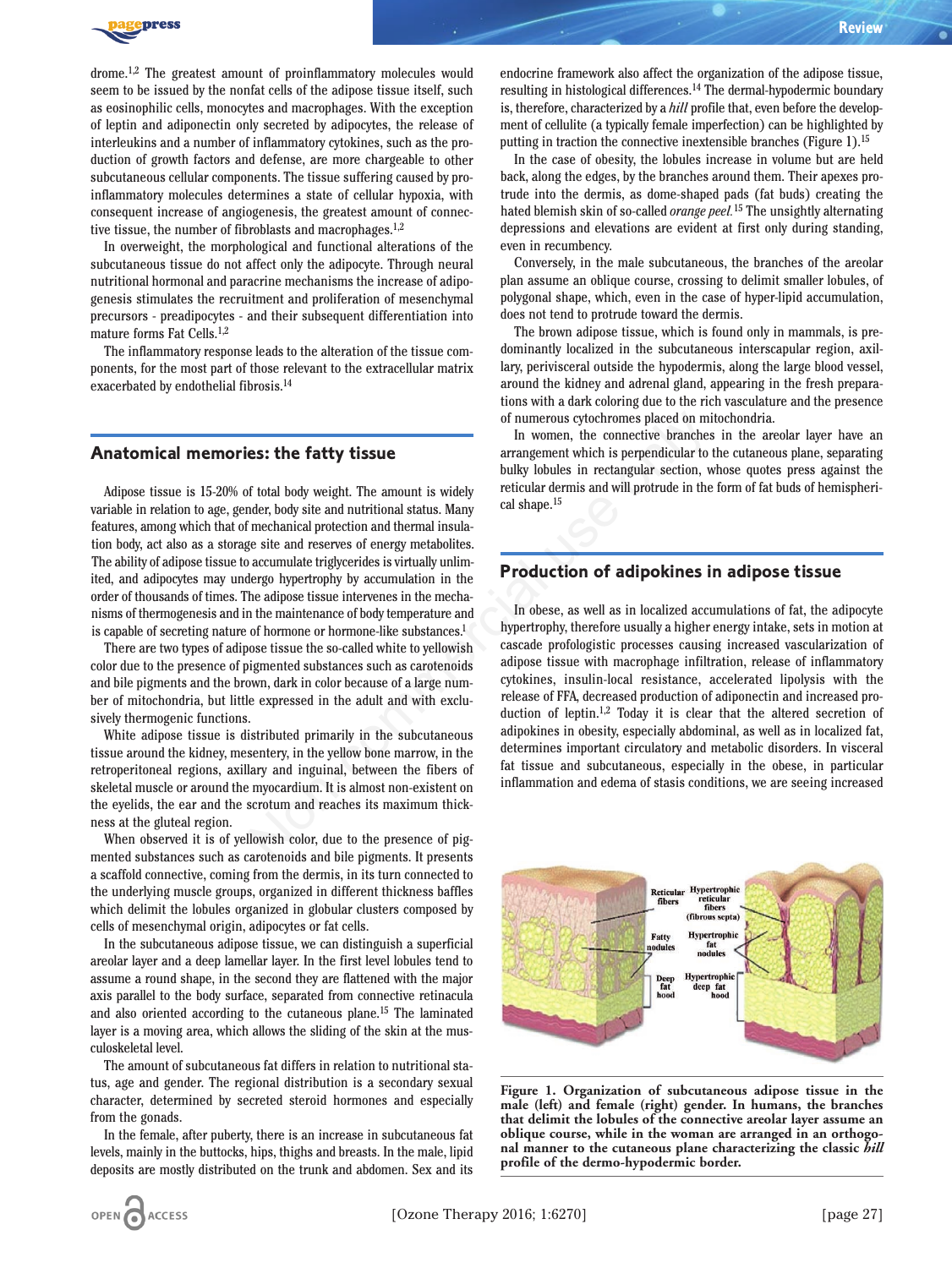press

production of interleukins proflogistiche (IL-6, IL-8), angiotensinogen, plasminogen activator inhibitor-1, TNF- $\alpha$  and growth factors, species of vascular endothelial growth. Many of these factors are produced by stromo-vascular fraction of adipose tissue and macrophages infiltrating the adipose tissue.<sup>13</sup>

In addition to determining a proflogistic environment, the products of visceral adipocytes, unlike those of the subcutaneous tissue, have direct access to the liver, thus magnifying the negative consequences due to the excess of visceral fat. Many of these have a role in the relationship between central obesity, cardiovascular disease, dyslipidemia, type-two diabetes and systemic inflammation.

In diseases involving the subcutaneous adipose, it is reasonable to think that in tissue pain conditions, with no pathological evidence, the adipocytes can produce inflammation of factors, chemotactic factors and proteins of the complement cascade.14

### **Diseases of the subcutaneous adipose tissue**

These annoying, sometimes disabling, diseases are rarely fatal, but mostly benign, therefore they have received little attention from mainstream medicine.

For the particular anatomical location of the adipose tissue and pathophysiological phenomena that involve local and systemic character, there is no specific medical branch of belonging, in the sense that the conditions which can affect the fat tissue may be attributable to the dermatologist, as well as the rheumatologist, as well as the internist and so on.

#### **Vasculitis**

The lesions of the microcirculatory units (MCUs) vessels are characterized by inflammatory processes affecting the wall of the arteries, veins and capillaries and other tissue components.13 The inflammatory process leads in most cases to immune pathogenesis, it can be characterized by the formation of immune complexes induced by heterologous antigens, such as viruses, bacteria, parasites autologous antigens such as Ig, DNA, neoplastic, of unknown nature, cell mediated hypersensitivity presenting necrotic infiltrative disorders, granulomatous manifestations and intermediate aspects.4,13,14 In MCUs, as well as in large vessels, inflammation and degenerative processes can affect the arterial side as venous or both involving the system of the capillary network.

In general, the drugs used for the therapy of vasculitis are corticosteroids and antibiotics and this suggests the application of therapy with  $O_2-O_3$  for the well-known anti-inflammatory properties as well immunomodulatory, anti-edema, static virus, bactericide, and for the ability to re-oxygenate the tissue and make the streets of the microcirculation more pervious to the passage of blood.

### **Therapeutic actions ozone on microcirculation**

As before mentioned, the microcirculation, the surface of which has a development of about 6000 m2, consists of arterioles, capillaries and arterioles destination, which respectively have diameters of 20-50, 10- 15 and 5-9 μ. The flow in the capillary is controlled by sphincters pre capillaries where the blood, flowing, exchanges its nutritive factors, provides oxygen to the tissues and reabsorbs the products of cellular catabolism and carbon dioxide. The flow inside the capillary district is due to the pressure gradient between the arterial end, whose pressure is 32 mmHg, and the venous end, which is of about 15 mmHg. The transit time of the erythrocytes is about 1-2 seconds in the capillaries, the length of which is about 0.10 to 0.15 mm. The flow rate is very low if compared with that of the aorta and iliac where it is approximately 100 cm second. The red blood cell, which has a diameter of about  $5-8 \mu$ , has normally a larger diameter of the capillary, to be able to cross it, deforming and adapting itself to the diameter of the vessel. According to the law of Poiselle the blood flow in a system of rigid pipes is directly proportional to the pressure difference between the extremes of the considered pipe and directly proportional to the fourth power of the radius. A small reduction of this determines the reduction of the flow, which results to be inversely proportional to the length of the vessel and the blood viscosity, that is, the resistance to flow and to the deformability of red blood cells. Blood viscosity is affected by hematocrit, the concentration of fibrinogen, by globulins suspended in plasma, and the deformability of red blood cells, as well as the aggregation of platelets and leukocytes, which are larger and more deformable than red blood cells.

 $O<sub>3</sub>$  can be used in all forms of a disease in which there is a reduced supply of oxygen because it has an effect of reactivation of the microcirculation and multi organ protective action: i) peripheral arteriopathy of the lower limbs; ii) ischemic heart disease; iii) vascular renal impairment; iv) cerebrovascular diseases; v) maculopatia degenerative retinal.

O3 causes an increase in red cell deformability and filterability because it breaks the long chains of fatty acids controlled by lipid peroxidation, increases the production of 3.2 diphosphoglycerate with greater supply of oxygen to peripheral tissues by moving to the right of the hemoglobin dissociation curve, reduces platelet aggregation and plasma viscosity, reduces plasma fibrinogen, activates the energy metabolism in the mitochondria with increased production of ATP; it determines an increase of the blood flow, the release of nitric oxide at the level of pre-capillary sphincters by endothelial cells, it has an antinflammatory action resulting in a reduction in the production of prostaglandins and acting on Food on arachidonic acid, moreoves, it has an antioxidant action by activating protective antioxidant enzyme functions of endogenous cells. $5-8,11$ Sabling, diseases are rarely fatal, but<br>
or excercived little attention from main<br>
obcauses an increase in red cell def<br>
cation of the adipose tissue and patho-<br>
occulation, increases the production of 3.<br>
bolve local and

# **Diseases of the subcutaneous adipose with mainly inflammatory and degenerative features**

These issues should deserve a much greater discussion, and in this paper I would like, altough in a non-exhaustive way, to take into account as main theme the panniculus injuries that sometimes characterize the framework of a large family of diseases involving the adipose tissue (Table 1).

### **Erythema nodosum**

Erythema nodosum is a seasonal disease (spring, fall), common in young women, characterized by the appearance of skin nodules mostly in the legs (front part of the legs), and more rarely in the upper limbs and buttocks.4

The disease, with cast successors can last 4-6 weeks and is preceded by a general framework of symptoms characterized by fever, arthralgia, gastrointestinal disorders, tonsillitis, *etc.* In the resolution period, the general symptoms subside and skin lesions change their color to reddish or purplish red in blue, yellow-green and finally yellow (look bruised forms) reabsorbing without traces.

Erythema nodosum is an affection of the deep dermis and subcutaneous tissue on the basis of vasculitis with important allergic component4 which recognizes multiple and varied causes.

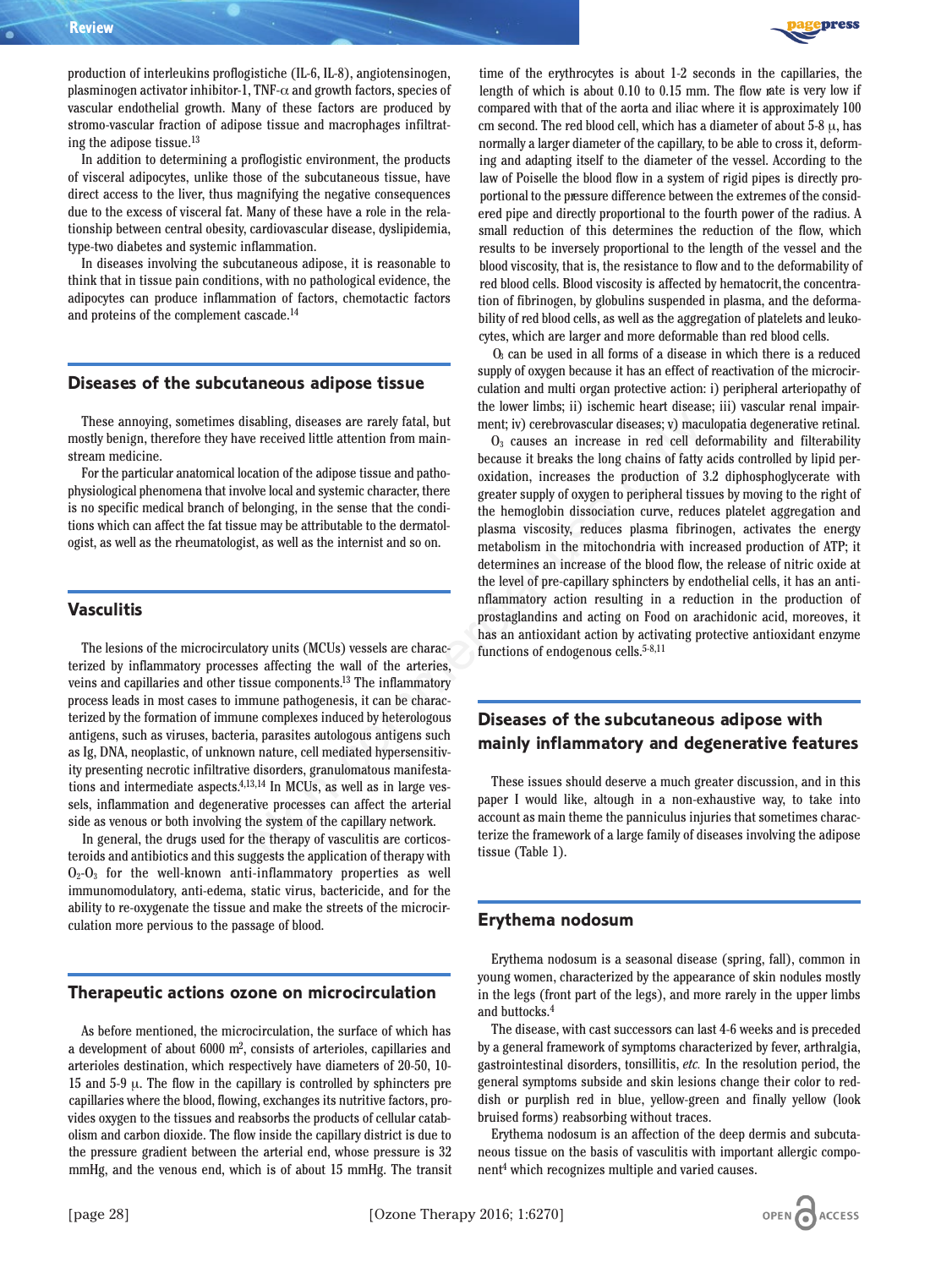

Skin lesions appear as multiple knots, four or more each limb, slightly prominent on the skin plans of the diameter from 1 to 8 cm, with sharp boundaries, painful on palpation, a hard consistency with red or purplish red appearance that is thrown to externalize successively. The cycle of each element is 10-20 days without results. Histologically, an infiltrate consisting primarily of neutrophils in the dermal and subdermal connective limits and in subcutaneous septa can be noticed.14 Vessels in charge of the wall, are infiltrative phenomena and endothelial proliferation. Characteristics of Miescher nodules affect the deep dermis and the subcutaneous fibrous septa (Table 2).<sup>13</sup>

The symmetry of the lesions, the general symptoms, the characteristic color change of the knots and especially the spontaneous resolution without scars are characteristic of erythema nodosum.4

The differential diagnosis with other diseases such as nodular expres-

sion hardened erythema of Bazin, fungal tires, tuberculosis and leutiche, or rheumatic fever, where, however, subcutaneous nodular lesions, which are very rare in adults, are small, hard, not sore and not inflamed.14

The causes have to be excluded for the first streptococcal infection (title ASLO streptozyme tests, throat swab) and sarcoidosis [RX chest, angiotensin converting enzyme dosage serum, eye examination (uveitis)].

In children before the age of five, most cases were secondary to tuberculosis, while after ten the most common cause and streptococcal infection was beta hemolytic group. Other causes have to be found in inflammatory bowel disease and upper airway.

#### Classical therapy

Causal therapy: eliminate antigen or drug; symptomatic treatment:

#### **Table1. Diseases of connective and subcutaneous adipose tissue.**

| Panniculitis or Hypodermatitis                    | Christian-Weber panniculitis (rare)<br>Hypodermitis stasis (common)<br>Erythema nodosum (common)                                                                   |
|---------------------------------------------------|--------------------------------------------------------------------------------------------------------------------------------------------------------------------|
|                                                   | Bazin hardened erythema (rare)                                                                                                                                     |
| Lipomatosis                                       | Solitary lipomas (common)<br>Symmetrical lipomas in lipodystrophy cerebrospinal chest:<br>- supraclavicular                                                        |
|                                                   | - trochanteric<br>- intra periarticular of knees, legs and ankles, (all common)                                                                                    |
|                                                   | Madelung disease (rare)<br>Dercum syndrome (painful lipomatosis, rare)<br>Universal diffuse lipomatosis (rare)                                                     |
|                                                   | Hoffman-Zurhelle syndrome (rare)<br>Teutschlander syndrome or calcinosis lipogranulomatosis progressive justa-articular (elbows, rare), also it affects late teens |
| Panniculosis                                      | Women cellulitis or PEFS alteration of subcutaneal fat (very common)                                                                                               |
| Table 2. Etiological factors of erythema nodosum. |                                                                                                                                                                    |
| Bacterial infections                              | Streptococcus pyogenes (very frequent)<br>TBC (frequent)                                                                                                           |
|                                                   | Sifilis (rare)<br>Psittacosis (clamydie infections, not frequent)<br>Diphtheria (rare)                                                                             |
|                                                   | Leprosy (rare)<br>Moningonogal Infortion (rara)                                                                                                                    |

#### **Table 2. Etiological factors of erythema nodosum.**

| Bacterial infections               | Streptococcus pyogenes (very frequent)<br>TBC (frequent)<br>Sifilis (rare)<br>Psittacosis (clamydie infections, not frequent)<br>Diphtheria (rare)<br>Leprosy (rare)<br>Meningococcal Infection (rare)<br>Yersinia enterolitica<br>Cat-scratch disease (rare)<br>Lymphogranuloma venereum (rare) |
|------------------------------------|--------------------------------------------------------------------------------------------------------------------------------------------------------------------------------------------------------------------------------------------------------------------------------------------------|
| Virus infections                   | Echo o Coxsackie                                                                                                                                                                                                                                                                                 |
| Metazoans infestations             | Filiarosis (rare)<br>Ascaridosis (rare)                                                                                                                                                                                                                                                          |
| Fungi infestations                 | Blastomycosis (rare)<br>Coccidioidomycosis (rare)<br>Histoplasmosis (rare)                                                                                                                                                                                                                       |
| Hypersensitivity reaction to drugs | Oral contraceptives<br>Penicillin<br>Sulfonamide                                                                                                                                                                                                                                                 |
| Other diseases                     | Sarcoidosis (frequent)<br>Ulcerative colitis (frequent)<br>Polyarteritis nodosa (rare)<br>Systemic lupus erythematosus (rare)<br>Bechcet disease (rare)                                                                                                                                          |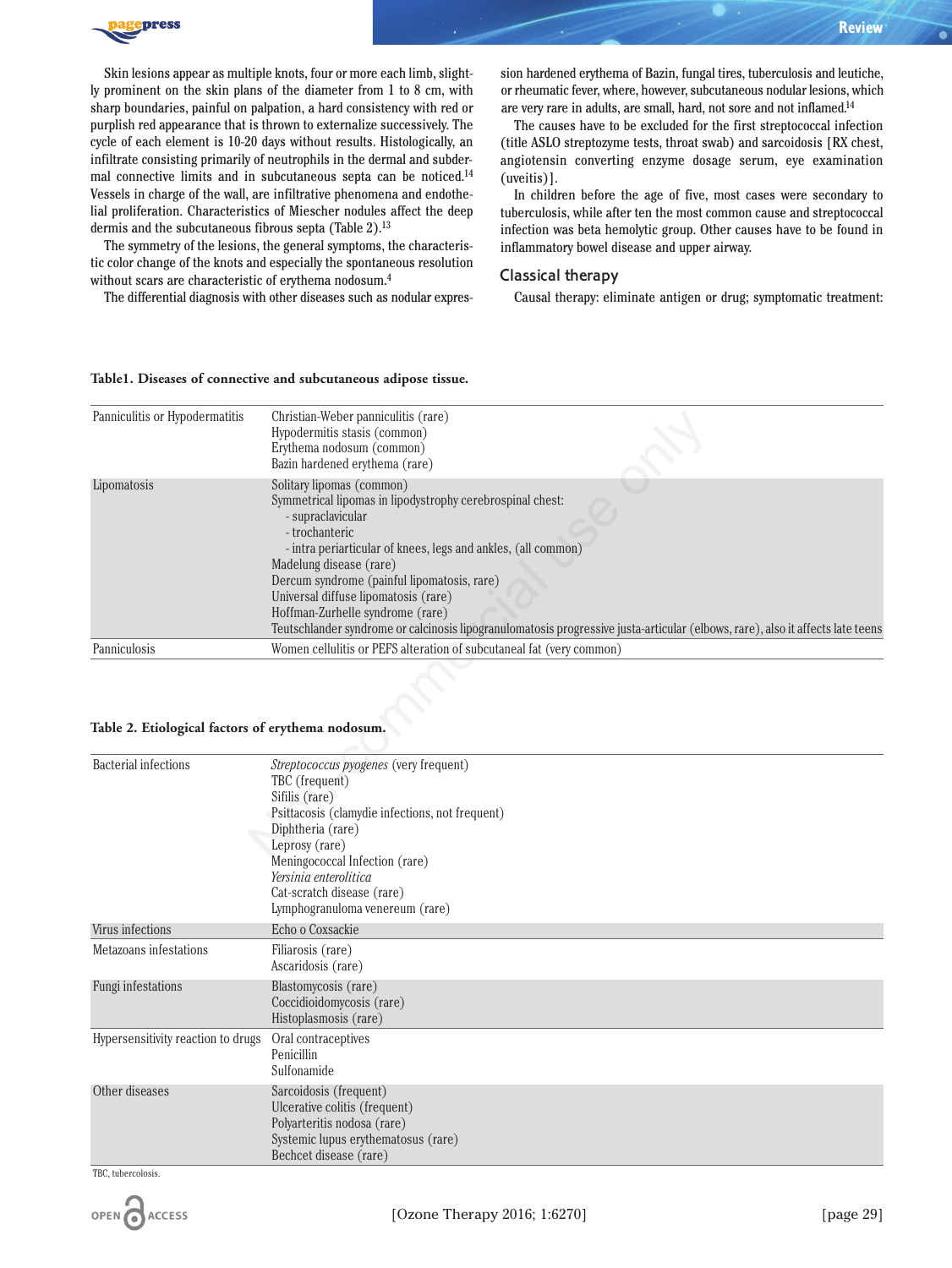

acetylsalicylic acid 2-2.5 g/day with gastroprotection misoprostol 400 mg/day; methylprednisolone 16 mg/day per os in the morning to reduce slowly, to prevent relapse, of about 2.4 mg for once during the first months and then 1 mg per once every 20/30 days Finnic to the suspension within 3/6 months; any elastic bandage for edema.

### **Therapy with oxygen-ozone**

Therapy  $O_2-O_3$  must take account of vasculitic component, inflammatory and edema of the lesions. The clinical picture suggests the local therapy as the systemic one, while according to the causes above mentioned, as shown in the Tables 1 and 2, it can be considered both the antibacterial, antiviral and immunomodulating action. The abilities to improve the hypoperfusion and hy pometabolism, the tissue ischemia, acute-chronic course of injuries and relapses, suggest protocols characterized by choices that consider the immunological component but also anti-inflammatory and anti-edema ones. The clinical picture suggests therapeutic choices geared toward systemic treatments with granulomatous amebic encephalitis interspersed by prostate artery embolization and the local mes otherapy but also with rectal insufflation (Table 3).

#### **Hypodermitis stasis**

The phlebological Hypodermatitis recognizes increased capillary permeability, edema and lymphatic stasis as primary causes.4 Some forms also recognize pathological events from the scene of the observable evidence that most of the time are clinically asymptomatic and not yet manifested, as in cardiocirculatory, liver and kidney diseases. While others have an acute onset that can be triggered by physical and/or mental trauma, by exposure to heat or prolonged immobility in a standing or sitting position, where the lymphatic and venous return is obstructed by the failure of the muscle or foot pump, or from the wrong posture. Among the most common causes we can include a diet too rich in salts, premenstrual syndrome, pregnancy, or taking medicines, especially for high blood pressure, nonsteroidal anti-inflammatory drugs (NSAIDS), steroids, estrogens. None the local measurement of the method in the presents charge only and the local measurement of the sin and small of presents charge the local measurement of the sin and small measurement of the sin and small properties

In the doldrums the trans capillary passage of proteins (albumin, fibrinogen, Ig) is increased. Fibrinogen, which accumulates in large quantities in the tissue, seems to form true pericapillary sleeves fibrin, causing an inflammation in macrophage and lymphocyte that is the basis of pain and inflammation in hypodermatitis.

A certain amount of white blood cells and T-lymphocytes is retained in the tissue and, for their difficulty in passing through the wall of the capillary, they remain on site attached to the vessel wall by releasing the granules containing proteolytic enzymes. In particular, the activated macrophages that produce IL-1, which stimulates endothelial cells to produce plasminogen inhibitor activator, may explain the reduced fibrinolytic activity, which occurs in patients with chronic venous insufficiency.4,13 The rheological alteration and dependant modifications of endothelial cells lead to increased platelet adhesion and activation with production and release of TNF- $\alpha$ , which is the key cytokine for tissue repair, whose protracted production determines the development of the fibrous septa.

The reduced fibrinolytic activity facilitates the precipitation and the persistence of fibrinogen in the tissue increasing the activity.

After the acute phase, in chronic edema, hypodermitis evolves towards a phase of retractable fibrosis sclerodermiform affecting the deep tissues, and the adipose tissue disappears replaced by a dense tissue. Initially the hypodermitis looks like an indurate plate, round or oval, subcutaneous, supra ankle, adhering to both the surface and deep plans, painful on palpation. It presents clear signs of inflammation, redness and heat of the skin.

The pain can be spontaneous, even at night, exacerbated by walking and standing position.

Sometimes the nodules can be spread, which gives the need for a differential diagnosis of erythema nodosum. At this stage there is a lack of phlebitis, infectious complications (erysipelas), even if there are venous and lymph stasis.4,14 The first symptom is pain on palpation without appreciable hardening of the part. The concerned segment presents elastic edema whose result will be hardening, petechial hemorrhages, ocher dermatitis, white patches of Milian atrophy and finally necrotic reactions and the formation of an ulcer maybe as a result of minor injuries.

In the final stage we see the sclerosing dermatitis, atrophy with pigmentary and sclero-hypertrofic leg characterized by a concrete block dermatitis that holds the ankle in the area where there are calcifications and subcutaneous ossifications.

#### Classical therapy

Physical therapy: i) compression bandages - elastic bandage for 3/6 months; ii) daily manual lymphatic drainage followed by a strong compression elastic stockings or compression bandage.

Pharmacological therapy: i) venotropic drugs: diosmin 500 mg×2/day

| <b>Concentration <math>O_2-O_3</math></b>                                                     | <b>Tecnique</b>                                         | <b>Syringe</b>  | <b>Needle</b>                                   | <b>Weekly sessions</b> | <b>Total sessions</b>                                |  |
|-----------------------------------------------------------------------------------------------|---------------------------------------------------------|-----------------|-------------------------------------------------|------------------------|------------------------------------------------------|--|
| $3-5 \mu g$                                                                                   | Local perivenous infiltrations<br>$50 \text{ cc}$       | $20 \text{ cc}$ | 27g<br>$4 \text{ mm}$                           | 2/3                    | 12/24/36                                             |  |
| $20-40 \mu g$                                                                                 | GAE/systemic ossigenation<br>150 cc $O_2-O_3+200$ blood | $50 \text{ cc}$ |                                                 | 2                      | 12/24/36<br>+ one weekly till the healing of lesions |  |
| $50-5 \mu g$                                                                                  | Topical treatment<br>with bag in case of ulcers         |                 |                                                 | 2/3                    | 12/24                                                |  |
| $10 - 20 \mu g$                                                                               | Rectal insufflation                                     | $50 \text{ cc}$ |                                                 | 1/2                    | 12/24/36                                             |  |
|                                                                                               |                                                         |                 | Om <sub>3</sub> long-life water 2-3 glasses/day |                        |                                                      |  |
| Applicate ozoven                                                                              |                                                         |                 |                                                 |                        |                                                      |  |
|                                                                                               |                                                         |                 | Balanced diet rich in flavonoids                |                        |                                                      |  |
| Moderate physical activity - walking on a treadmill with orthopedic belt (thickness 3-4.2 mm) |                                                         |                 |                                                 |                        |                                                      |  |

#### **Table 3. Prospectus therapy with oxygen-ozone in the erythema nodosum.**

GAE, granulomatous amebic encephalitis.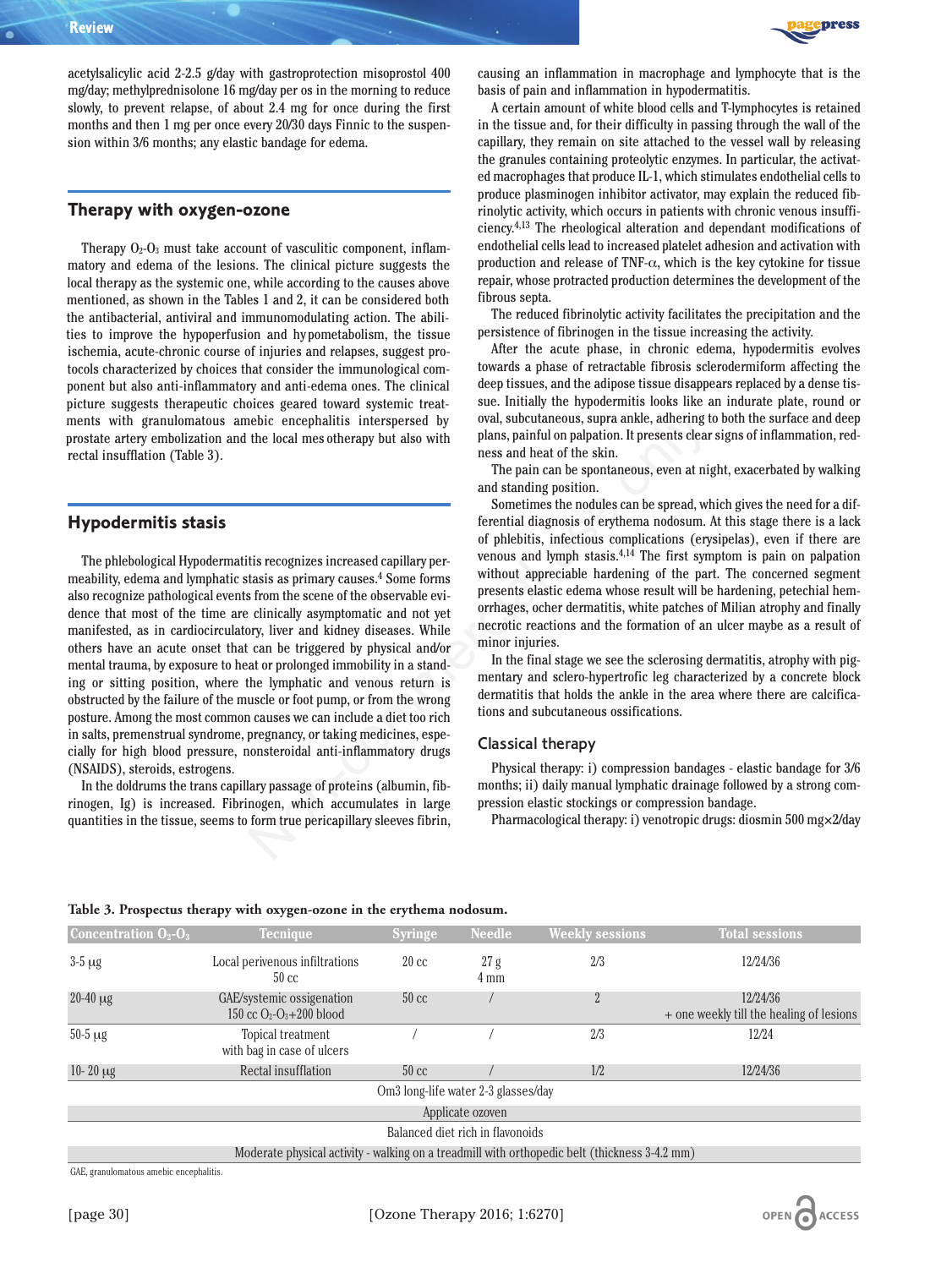

or oxerutins 1000 mg×2-3/day, or dihydroergotamine 3 mg×3/day; ii) NSAIDS: nimesulide 100 mg×2/day; or ibuprofen 600 mg×2-3/day. Periods of 1/2 weeks associated with misoprostol 400 mcg/day; iii) corticosteroids: betamethasone sodium phosphate 2 mg/day for the first 3 days and then 0.5 mg/day for 4 days.

Surgical therapy: i) permanent discontinuation of the intervention saphenofemoral, ligation of perforating veins and sclerosing injections; ii) saphenectomy are in the elderly.

Treatment of infectious complications: antibiotics in pushed lymphangitis that erysipeloid: amoxicillin trihydrate 1g×2/day for at least 10 days.

Therapy of varicose ulcers: i) prolonged rest with leg raised to facilitate venous outflow; ii) antibiotics; iii) local dressings with products such as cadexomer iodine and/or dextran with epichlorohydrin or dimeticone (Table 4).

# **Localized lipodystrophy - panniculopathy edematous fibro sclerotic**

Today the misnomer of *cellulite* includes some blemishes whose nature and causes require, sometimes, therapeutic intervention of the doctor. He has the duty to care for the body and also the tissues that compose it, respecting its integrity and functions without putting in place practices that can cause pain, damage or cell death. The  $O_2-O_3$ therapy centers refine these objectives, acting as a medical practice whose only purpose is to heal and to restore cellular homeostasis and tissue function.16

For PEFS we mean an alteration of the subcutaneous fat to a regressive character of unknown etiology. As previously noted in women, the tips of the lobules, which have a spherical shape, press against the reticular dermis and protrude in the form of fat buds characterizing, with a hilly profile, the dermo-hypodermic border. The branches of connective tissue that surround and hold the lobules are disposed perpendicularly to the skin level, which, in case of adiposity, conveys the acquired volume to the overlying buds, causing uneven skin surface depressions (orange peel skin).15

This benign disease occurs almost exclusively in women and occurs in all ages, according to the different forms that characterize it. It is localized predominantly in the anterior-lateral regions of the thighs and calves but also in the abdominal region and the rear of the arms.

We need to distinguish it from the fatty deposits like pertrochanteric bearings, due to a mechanical reaction to the gain of body weight, for prolonged sitting position, where we can observe a strong accumulation of fat, with the subversion of the architectural structure of the tissue, the suffering of the microcirculation, the presence of telangiectasic tufts, sclerosis of the connective stromal component, sometimes modest inflammation and in severe cases cold skin for reduced perfusion and metabolic activity. In cellulitis we can distinguish an inflammatory form, an edematous, fibrous and sclerotic. These correspond to the different developmental stages of suffering and histological tissue. The inflammatory edematous form seems to be typical of young age.

Among the causes that can trigger the phenomena, which lead to the panniculosis, are the stagnation of the microcirculation, which causes an increase of albumin protein, fibrinogen and immunoglobulins' passage.15 The fibrinogen can wrap the capillaries, as a sleeve of fibrin, partially occluding the pinocytosis channels. This causes the marginalization of the white blood cells which, for the greater difficulties in which they deform, pass the wall with difficulty increasing the vascular resistance. The polymorphic leukocytes attached to the endothelium can be activated releasing their granules, which contain proteolytic enzymes. The increased presence of tissue macrophages and T-lymphocytes stimulates IL-1 production that induces endothelial cells to synthesize plasminogen activator inhibitor, which may explain the reduced fibrinolytic activity and which is found in the venous failure.<sup>4</sup>

Although there isn't an extensive experimental research, it has been estimated that the doldrums, the rheological alteration and alteration of endothelial cells, involve an increase in the phenomenon of adhesion, with the production and release of TGF-β, which produced in a protracted time, can determine diffuse fibrosis.15 The reduced fibrinolytic activity facilitates the precipitation and the persistence of fibrinogen in the interstitial tissue, increasing the activity of fibroblasts. After the acute phase, in chronic edema, hypodermitis evolves toward the retractable fibrosis. The question that arises is: what is the real state of disease or tissue affliction, relatively to the aforementioned processes and intensity of symptoms? *ellulite* includes some blemishes whose<br> *ellulite* includes some blemishes whose<br>
elimated that the doldruns, the rehobed a<br>
erg of the body and sloot the sissues that<br>
endothelial cells, involve an increase in the erg

To date, the only honest response can be made merely from observation and experience, as there are no experimental studies and extensive research on the topic.

#### Predisposing factors

Among the predisposing factors we include muscular hypotonia, postural defects, incorrect plantar support, excessive localized fat, disordered lifestyles, unbalanced nutrition with low-protein or hypovitaminic and low in fiber diet, prolonged standing, use of contraceptives where estrogens cause an increase in water retention and the patency of capillaries, a sedentary lifestyle, obesity.

The muscular hypotonia intervenes negatively on the pump functions of the arterial and venous vessels accentuating the doldrums in the lymphatic system, which does not fully perform the functions of drainage,

| <b>Concentration <math>O_2-O_3</math></b>                                                     | <b>Tecnique</b>                                         | <b>Syringe</b>  | <b>Needle</b>         | <b>Weekly sessions</b> | <b>Total sessions</b>                                |  |
|-----------------------------------------------------------------------------------------------|---------------------------------------------------------|-----------------|-----------------------|------------------------|------------------------------------------------------|--|
| $3-5 \mu g$                                                                                   | Local perivenous infiltrations<br>$50 \text{ cc}$       | $20 \text{ cc}$ | 27g<br>$4 \text{ mm}$ | 2/3                    | 12/24/36                                             |  |
| $20-40 \mu g$                                                                                 | GAE/systemic ossigenation<br>150 cc $O_2-O_3+200$ blood | $50 \text{ cc}$ |                       | 2                      | 12/24/36<br>+ one weekly till the healing of lesions |  |
| $50-5 \mu g$                                                                                  | Topical treatment<br>with bag in case of ulcers         |                 |                       | 2/3                    | 12/24                                                |  |
| $10-20 \mu g$                                                                                 | Rectal insufflation                                     | $50 \text{ cc}$ |                       | 1/2                    | 12/24/36                                             |  |
| $\rm{Om}_3$ long-life water 2-3 glasses/day                                                   |                                                         |                 |                       |                        |                                                      |  |
| Applicate ozoven                                                                              |                                                         |                 |                       |                        |                                                      |  |
| Balanced diet rich in flavonoids                                                              |                                                         |                 |                       |                        |                                                      |  |
| Moderate physical activity - walking on a treadmill with orthopedic belt (thickness 3-4.2 mm) |                                                         |                 |                       |                        |                                                      |  |

#### **Table 4. Statement of therapy with oxygen-ozone in hypodermitis stasis.**

GAE, granulomatous amebic encephalitis.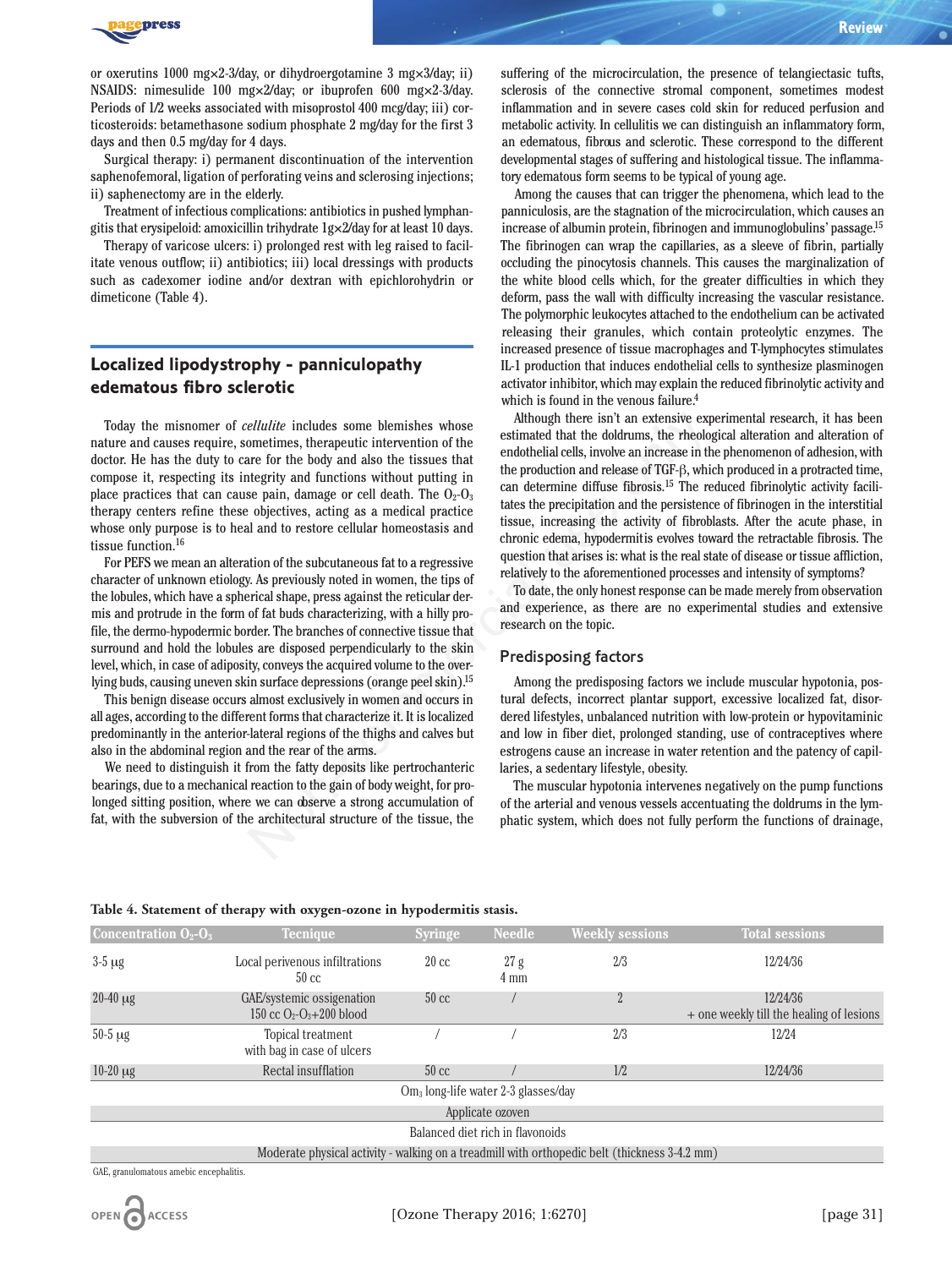

transportation, exchange of nutrients and waste, transport of leukocytes in lymphatic capillaries, elimination of pathogenic microorganisms, filtration, purification of the lymph and so on.

Postural abnormalities may determine: i) hyperstanding on a limb, causing muscle contraction and sometimes spasm with changes on the dynamics of the venous lymphatic circulation, accentuating the phenomenon of stasis; ii) incorrect plantar support with *cavus* (high-heeled shoes) or flat-footedness of the foot that determines in walking the wrong pressing of the base of the foot pump with dysfunction of the lymphatic venous circulation return.

Another predisposing factor is the sedentary life, the effects of the diet on the energy balance of the body, for important metabolic and dynamic meanings on the blood and lymphatic circulation.14,15

The movement in the lower limbs in the veins and lymphatic vessels is against gravity where the centripetal flow opens the semilunar venous valves and the centrifugal one closes them.

Venous blood is driven from the periphery to the center by the forces acting from behind, that is, by the activity of vermicular systolic-diastolic movements transmitted from neighboring arteries to the vein wall, by squeezing the Lejard's venous sole, the muscle pump, by those forces acting from the front represented by the diaphragmatic excursion, which by compressing and decompressing the intestinal package implements reflux and suction mechanisms creating negative pressure gradient.

### Classification of panniculopathy edematous fibro sclerotic

Commonly it is used to describe the various stages in the progression of the formation of *cellulite*: i) congestive phase: venous and lymphatic stasis with poor tissue oxygenation, impaired drainage of interstitial fluids, increase in the volume of adipocytes, and interstitial inflammation serous, cold skin and edematous; ii) exudative phase: the epidermis thins becoming brittle and dehydrated. The suffering of the microcirculation increases with the infiltration of polymorph elements nucleated with fibrinous inflammation in the initial phase, micro nodules formation; the skin is slightly reddened in patches;<sup>4</sup> iii) fibrous phase: persistent inflammation and edema, leakage of fibrinogen generates the production of fibrin into the gap that represents a powerful stimulus to the repair by stimulating fibroblasts to lay down collagen fibers, which determine the beginning of the structural disruption of the tissue with formation of small adipocyte clusters (nodules), $4,15$  pain caused by palpation; iv) phase of fibrous scar: you can appreciate subversion of the lobular structure of the adipose tissue,<sup>15</sup> formation of painful nodules on palpation, sometimes spontaneous pain, even at night, with ankle edema. The evolution of the disease also leads to symmetrical changes The diaphragmatic excursion, which by<br>
Wascular changes, hyperemia and increase<br>
the intestinal package implements<br>
the slowing of blood flow, increased intra-v<br>
eating negative pressure gradient.<br>
causes a modification o

#### **Table 5. Therapy with oxygen-ozone in lipodystrophies.**

in the so-called *orange peel* profile, and skin hypothermia, poor dermographism, stretch marks and spider veins, feeling of cold, heaviness, local paresthesia can be detected and also observed.

# **The alterations of the vessels and blood flow in panniculopathy edematous fibro sclerotic**

The microcirculatory system basically consists of a series of branched canaliculi, anastomosed with each other, covered with endothelium, the flow is regulated to arteriolar level at each moment, only a few capillaries are open, the others remain closed; then, to vary the flow to the tissue, the true capillaries do not dilate, but open to a greater number simultaneously.

After a damaging action with inflammation in the microcirculation, it manifests arteriolar dilation, sometimes preceded by a very short interval of vasoconstriction, all the precapillary sphincters open simultaneously and dilate the postcapillary venules filling quickly with blood all over the local microcirculation expanding and filling with blood.

Vascular changes, hyperemia and increased blood flow are followed by the slowing of blood flow, increased intra-vascular pressure, decreased drainage, increased hydrostatic pressure in capillaries and venules. This causes a modification of the provision of corpuscular elements in the vessels where the reduced flow speed pushes the red blood cells to assume a central position, while the white blood cells, especially neutrophils, tend to set peripherally to the lumen, helping to obstruct the drainage of blood from the same affected districts causing stasis. The altered vascular permeability, the increasing of the hydrostatic pressure and the phenomena that involve the entire cell population determine exudation with liquid containing plasma proteins and leukocytes leaking.

# **Mechanisms of action of oxygen-ozone in panniculopathy edematous fibro sclerotic**

The O3 working mechanisms in inflamed tissue stasis of microcirculation, edema and vasculitis-related phenomena are: i) the unsaturated fatty acid that is related to the double carbon bond transformed into water-soluble compounds; ii)  $O_3$  that develops an interaction with the double bonds of unsaturated fatty acids of the phospholipids in the erythrocyte membrane layer by increasing the deformability.5,7 In this way it reduces blood viscosity and increases the production of 2.3-diphos-

OPEN ACCESS

| <b>Concentration <math>O_2-O_3</math></b>                                                          | <b>Tecnique</b>                                                  | <b>Syringe</b>  | <b>Needle</b>                 | <b>Weekly sessions</b> | <b>Total sessions</b> |  |
|----------------------------------------------------------------------------------------------------|------------------------------------------------------------------|-----------------|-------------------------------|------------------------|-----------------------|--|
| $1-5 \mu g$ max<br>Hard: 1.5-2.5<br>Soft: $2-3$<br>Edematous: 4-5                                  | Subcutaneous infiltration<br>5-7 cc point<br>Max 200 per session | $50 \text{ cc}$ | 27 g<br>4 mm or<br>$26g12$ mm | 2/3                    | 12/24                 |  |
| $10-20 \mu g$                                                                                      | Rectal insufflation                                              | $50 \text{ cc}$ |                               | 1/2                    | 12                    |  |
| Ozoil body                                                                                         | Lymphatic drainage massage<br>release of lymph node stations     |                 |                               | 1/2                    | 12/24                 |  |
| Om <sub>3</sub> long-life water 2-3 glasses/day                                                    |                                                                  |                 |                               |                        |                       |  |
| Physical activity immediately after treatment by calculating the heart rate for lipolytic activity |                                                                  |                 |                               |                        |                       |  |
| Balanced diet low in sodium                                                                        |                                                                  |                 |                               |                        |                       |  |
| Moderate physical activity - walking on a treadmill with orthopedic belt (thickness 3-4.2 mm)      |                                                                  |                 |                               |                        |                       |  |
| Sequential pressure air                                                                            |                                                                  |                 |                               |                        |                       |  |
|                                                                                                    |                                                                  |                 |                               |                        |                       |  |